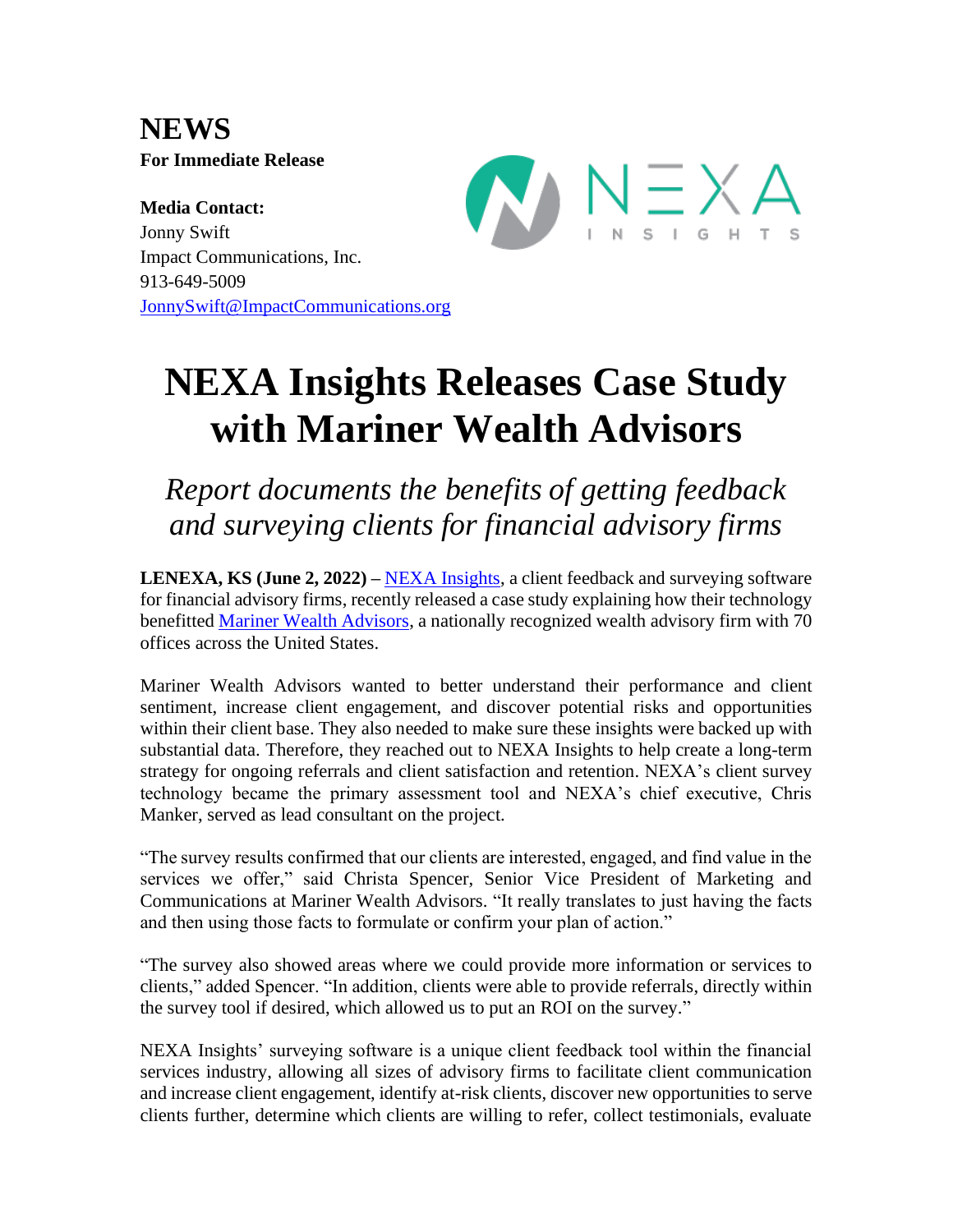service models, and benchmark against other financial advisory firms with first-class analytics and insights.

## **SUPERPOWER FOR ADVISORS**

"At NEXA Insights, we believe that client surveys can become your superpower, providing you with data that confirms where your firm excels, reveals where there are opportunities or issues, and shows how you stack up against your competitors," said Chris Manker, Founder of NEXA Insights. "We pride ourselves on making the client surveying process as effortless and user-friendly as possible."

After customizing Mariner Wealth Advisors' survey by combining NEXA's proven library of survey questions with additional, unique questions that Mariner wanted to incorporate, NEXA handled the process of sending out the survey to Mariner's client base and saw immediate results. Almost 41% of over 13,700 specially-invited clients responded – a high response rate for a campaign of that size – showing that Mariner has great client engagement and that their clients have a strong interest in providing feedback.

The responses showed which services clients valued most and their desire for client communication, identified at-risk clients via questions around client satisfaction, uncovered opportunities with certain clients that were underserved via questions around other financial issues they may be facing (estate planning, tax planning, life insurance planning, retirement income needs, aging parent needs, family wealth counseling, etc.), identified which clients would be most likely to refer Mariner to friends, family, and colleagues, and allowed Mariner to collect testimonials.

In addition, Mariner was provided with comprehensive analytics that revealed client sentiment, including scores for satisfaction and engagement, a Net Promoter Score (NPS), and an overall score, along with industry benchmarks to compare their performance to other financial advisory firms. All of these analytics, insights, and results were detailed and explained to them in follow-up consulting sessions with NEXA, where Manker and team highlighted key takeaways, identified opportunities and risks, and provided additional insights.

The survey gave Mariner Wealth Advisors the quantifiable data they needed to create an actionable plan for their advisors, managing directors, and regional managing directors. Rather than just anecdotal evidence, the firm was provided with facts to back up their business strategy. The data helped inform where they should spend their time, efforts, and money moving forward, and provided areas of opportunity from sales, marketing, and engagement standpoints. The NPS will be measured over time, with the goal of continually maintaining or raising that already stellar number.

The complete work for Mariner Wealth Advisors is detailed in a case study now available to interested financial advisors and financial services firms. To see the full case study, [please click here.](https://www.nexainsights.com/case_studies.aspx)